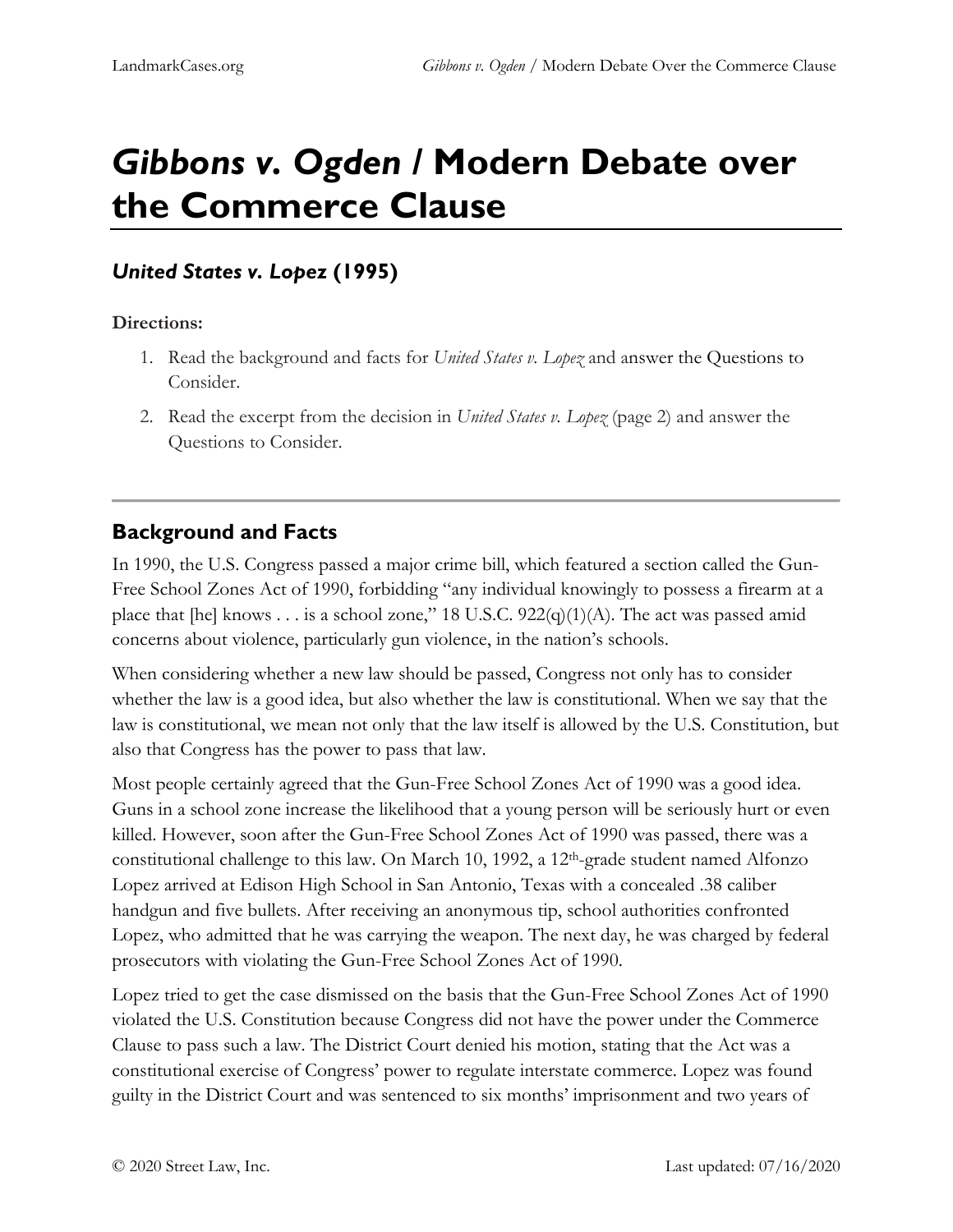supervised release. The case was appealed to the Fifth Circuit Court of Appeals, which reversed the District Court's decision. The Court of Appeals held that the Gun-Free School Zones Act of 1990 was beyond Congress' power to regulate interstate commerce. The case was then appealed to the Supreme Court of the United States.

# **Questions to Consider**

Answer the following questions. Consider Chief Justice Marshall's decision in the *Gibbons v. Ogden* case, as well as previous laws that have been passed relying on the Commerce Clause as their basis.

1. What arguments could be made in favor of Lopez (the act is unconstitutional)?

2. What arguments could be made in favor of the United States (the act is constitutional)?

# **Excerpt from the Decision**

*REHNQUIST, C. J., delivered the opinion of the Court, in which O'CONNOR, SCALIA, KENNEDY, and THOMAS joined. KENNEDY filed a concurring opinion, in which O'CONNOR joined. THOMAS filed a concurring opinion. STEVENS and SOUTER filed dissenting opinions. BREYER filed a dissenting opinion, in which STEVENS, SOUTER, and GINSBURG joined.* 

We start with first principles. The Constitution creates a Federal Government of enumerated powers. See Art. I, Section 8. As James Madison wrote: "The powers delegated by the proposed Constitution to the federal government are few and defined. Those which are to remain in the State governments are numerous and indefinite."

The Constitution delegates to Congress the power "[t]o regulate Commerce with foreign Nations, and among the several States, and with the Indian Tribes." Art. I, Section 8, cl. 3. The Court, through Chief Justice Marshall, first defined the nature of Congress' commerce power in Gibbons v. Ogden, 9 Wheat. 1, 189-190 (1824): "Commerce, undoubtedly, is traffic, but it is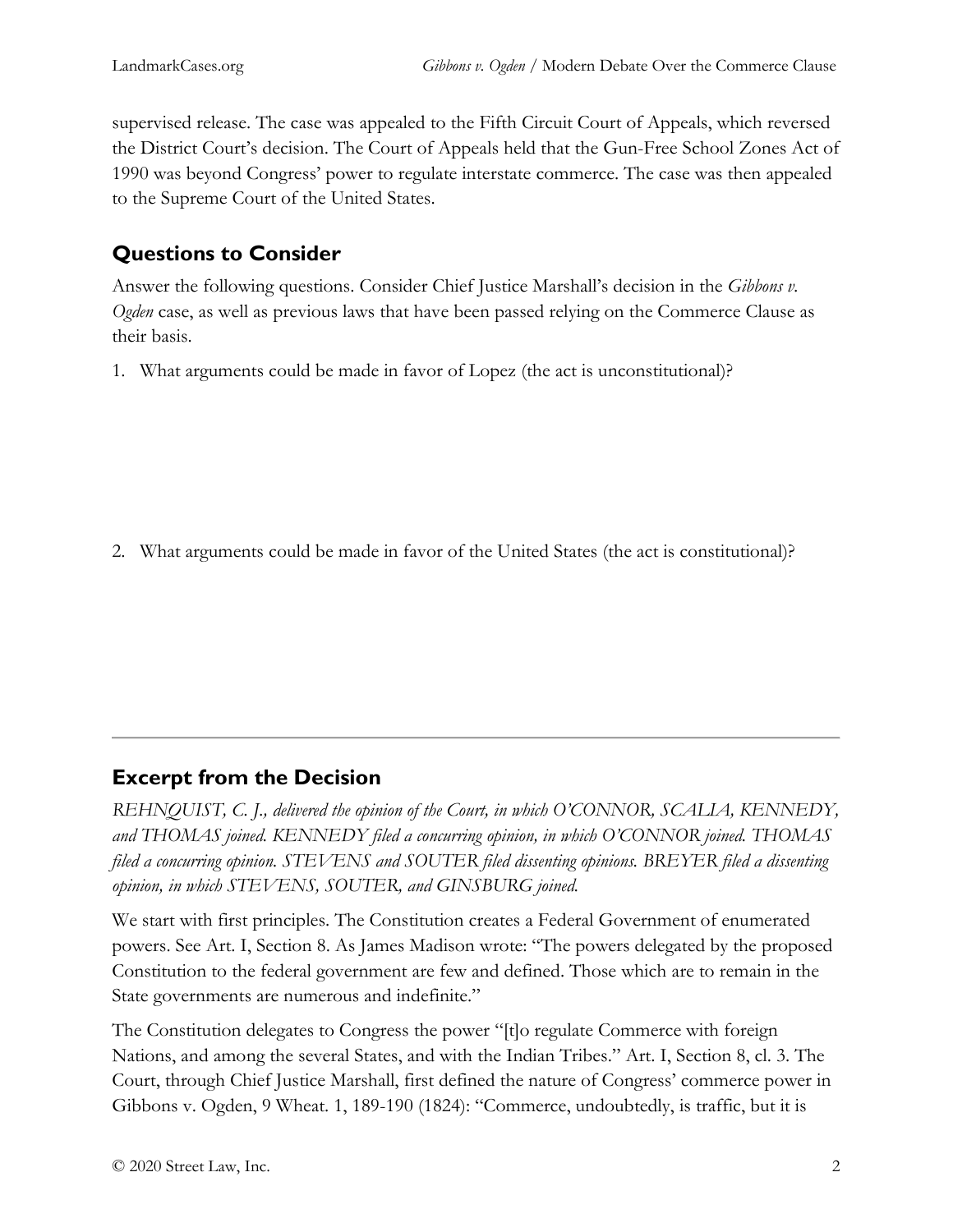something more: it is intercourse. It describes the commercial intercourse between nations, and parts of nations, in all its branches, and is regulated by prescribing rules for carrying on that intercourse."

The commerce power "is the power to regulate; that is, to prescribe the rule by which commerce is to be governed. This power, like all others vested in Congress, is complete in itself, may be exercised to its utmost extent, and acknowledges no limitations, other than are prescribed in the constitution." Id., at 196. The Gibbons Court, however, acknowledged that limitations on the commerce power are inherent in the very language of the Commerce Clause.

It is not intended to say that these words comprehend that commerce, which is completely internal, which is carried on between man and man in a State, or between different parts of the same State, and which does not extend to or affect other States. Such a power would be inconvenient, and is certainly unnecessary.

Comprehensive as the word 'among' is, it may very properly be restricted to that commerce which concerns more States than one . . . . The enumeration presupposes something not enumerated; and that something, if we regard the language, or the subject of the sentence, must be the exclusively internal commerce of a State." Id., at 194-195.

*Jones & Laughlin Steel* [and other cases] ushered in an era of Commerce Clause jurisprudence that greatly expanded the previously defined authority of Congress under that Clause. In part, this was a recognition of the great changes that had occurred in the way business was carried on in this country. Enterprises that had once been local or at most regional in nature had become national in scope. But the doctrinal change also reflected a view that earlier Commerce Clause cases artificially had constrained the authority of Congress to regulate interstate commerce.

But even these modern-era precedents which have expanded congressional power under the Commerce Clause confirm that this power is subject to outer limits. In *Jones & Laughlin Steel*, the Court warned that the scope of the interstate commerce power "must be considered in the light of our dual system of government and may not be extended so as to embrace effects upon interstate commerce so indirect and remote that to embrace them, in view of our complex society, would effectually obliterate the distinction between what is national and what is local and create a completely centralized government."

[W]e have identified three broad categories of activity that Congress may regulate under its commerce power. First, Congress may regulate the use of the channels of interstate commerce. Second, Congress is empowered to regulate and protect the instrumentalities of interstate commerce, or persons or things in interstate commerce, even though the threat may come only from intrastate activities. Finally, Congress' commerce authority includes the power to regulate those activities having a substantial relation to interstate commerce i.e., those activities that substantially affect interstate commerce.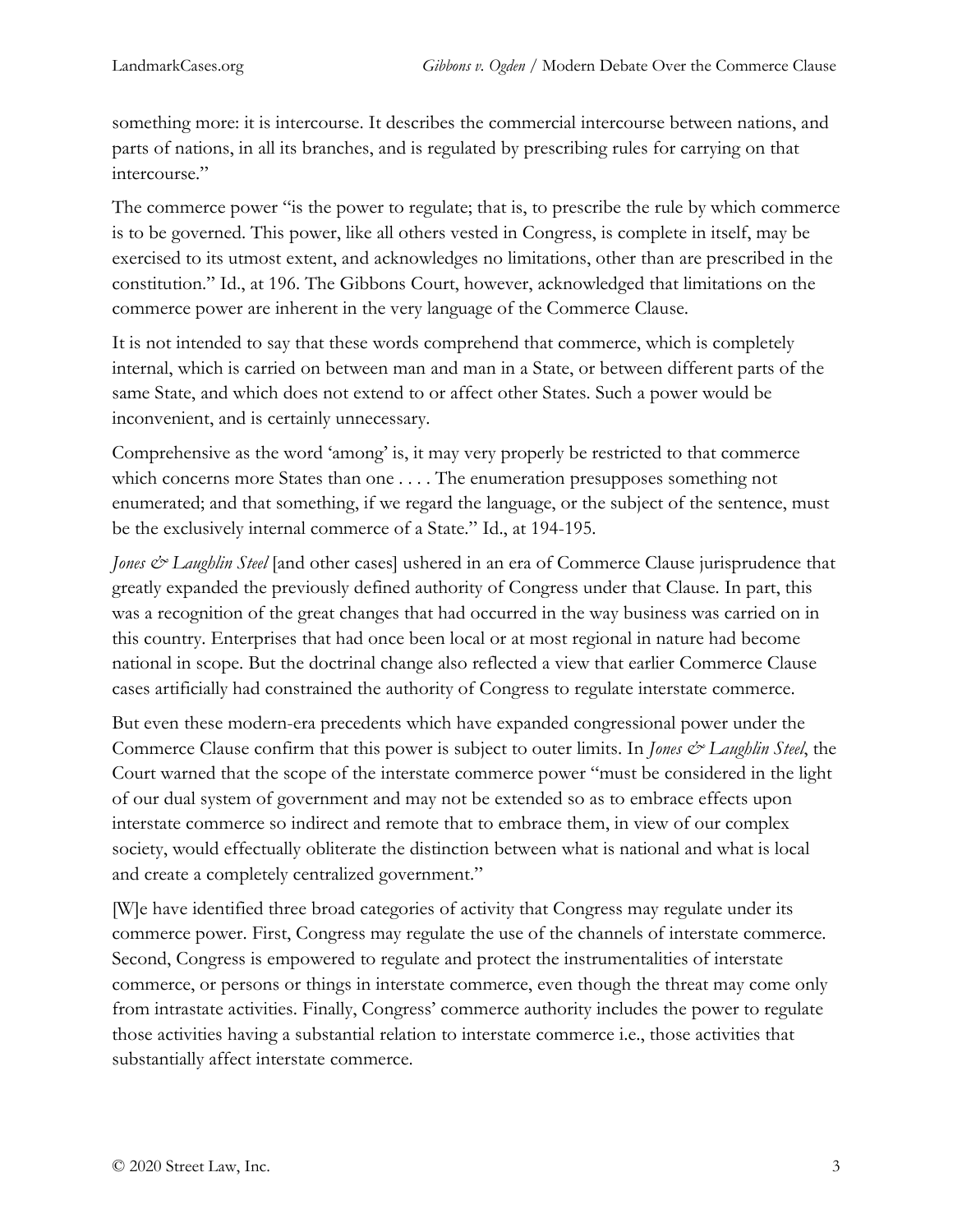We now turn to consider the power of Congress, in the light of this framework, to enact [the Gun Free School Zones Act of 1990]. The first two categories of authority may be quickly disposed of. Thus, if [the Act] is to be sustained, it must be under the third category as a regulation of an activity that substantially affects interstate commerce.

The Government's essential contention, in fine, is that we may determine here that [the Act] is valid because possession of a firearm in a local school zone does indeed substantially affect interstate commerce. The Government argues that possession of a firearm in a school zone may result in violent crime and that violent crime can be expected to affect the functioning of the national economy in two ways. First, the costs of violent crime are substantial, and, through the mechanism of insurance, those costs are spread throughout the population. Second, violent crime reduces the willingness of individuals to travel to areas within the country that are perceived to be unsafe. The Government also argues that the presence of guns in schools poses a substantial threat to the educational process by threatening the learning environment. A handicapped educational process, in turn, will result in a less productive citizenry. That, in turn, would have an adverse effect on the Nation's economic wellbeing. As a result, the Government argues that Congress could rationally have concluded that [the Act] substantially affects interstate commerce

Under the theories that the Government presents in support of [the Act], it is difficult to perceive any limitation on federal power, even in areas such as criminal law enforcement or education where States historically have been sovereign. Thus, if we were to accept the Government's arguments, we are hard pressed to posit any activity by an individual that Congress is without power to regulate.

For instance, if Congress can, pursuant to its Commerce Clause power, regulate activities that adversely affect the learning environment, then, a fortiori, it also can regulate the educational process directly. Congress could determine that a school's curriculum has a "significant" effect on the extent of classroom learning. As a result, Congress could mandate a federal curriculum for local elementary and secondary schools because what is taught in local schools has a significant "effect on classroom learning" and that, in turn, has a substantial effect on interstate commerce.

[This] rationale lacks any real limits because, depending on the level of generality, any activity can be looked upon as commercial. Under the dissent's rationale, Congress could just as easily look at child rearing as "fall[ing] on the commercial side of the line" because it provides a "valuable service - namely, to equip [children] with the skills they need to survive in life and, more specifically, in the workplace." . . . We do not doubt that Congress has authority under the Commerce Clause to regulate numerous commercial activities that substantially affect interstate commerce and also affect the educational process. That authority, though broad, does not include the authority to regulate each and every aspect of local schools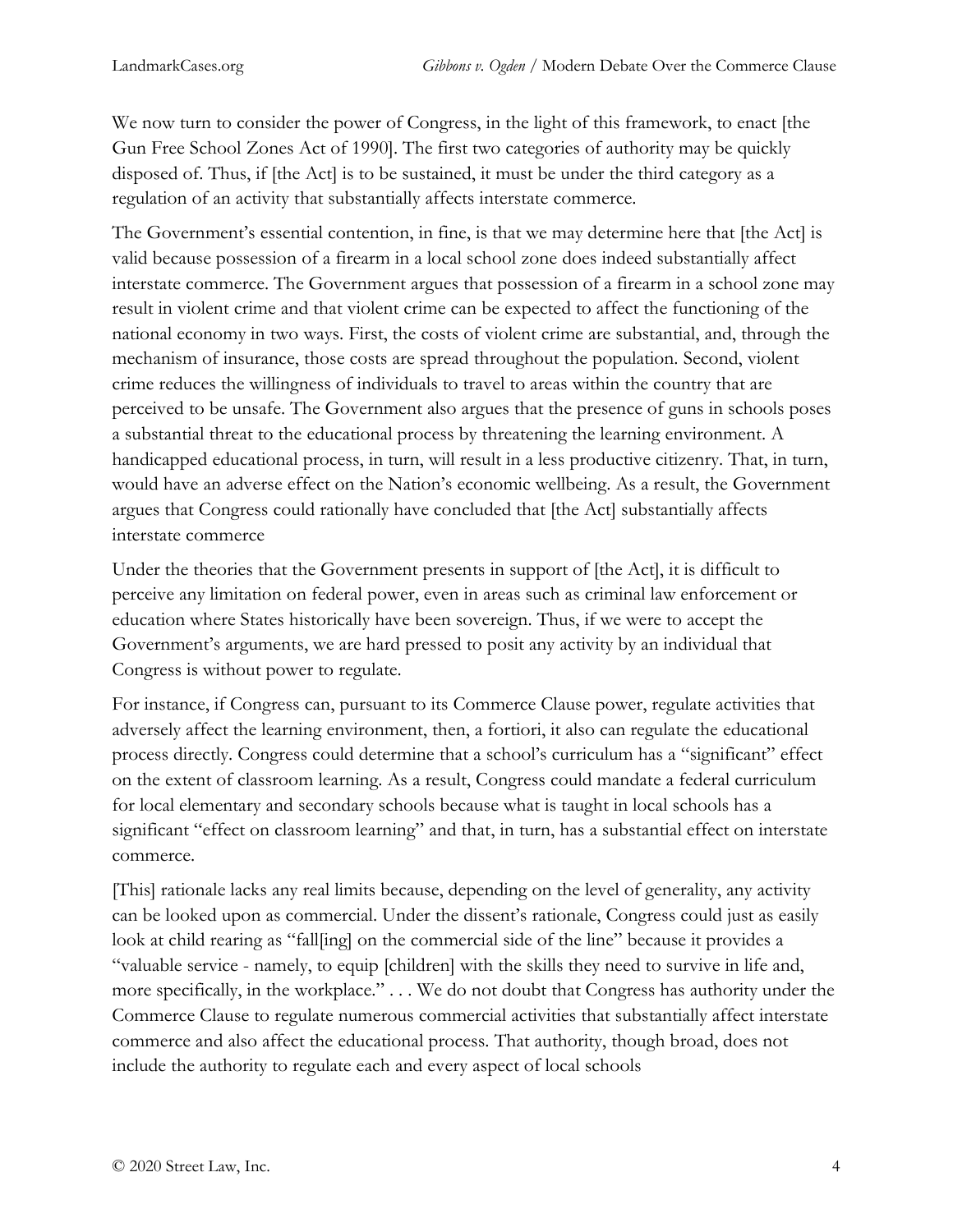The possession of a gun in a local school zone is in no sense an economic activity that might, through repetition elsewhere, substantially affect any sort of interstate commerce. Respondent was a local student at a local school; there is no indication that he had recently moved in interstate commerce, and there is no requirement that his possession of the firearm have any concrete tie to interstate commerce.

To uphold the Government's contentions here, we would have to pile inference upon inference in a manner that would bid fair to convert congressional authority under the Commerce Clause to a general police power of the sort retained by the States.

### **Questions to Consider**

1. Chief Justice Rehnquist cites three important first principles on which the decision in this case is based. What are they?

2. Chief Justice Rehnquist says that the *Jones* case ushered in an era where Congress's power has greatly expanded. According to Chief Justice Rehnquist, what accounts for this expansion of power?

3. What limits are there on Congress's authority according to Chief Justice Rehnquist?

4. What argument does the United States make to support their case that the Gun-Free School Zones Act substantially affects interstate commerce? Would you characterize this argument as a strict or a loose interpretation of the Commerce Clause power?